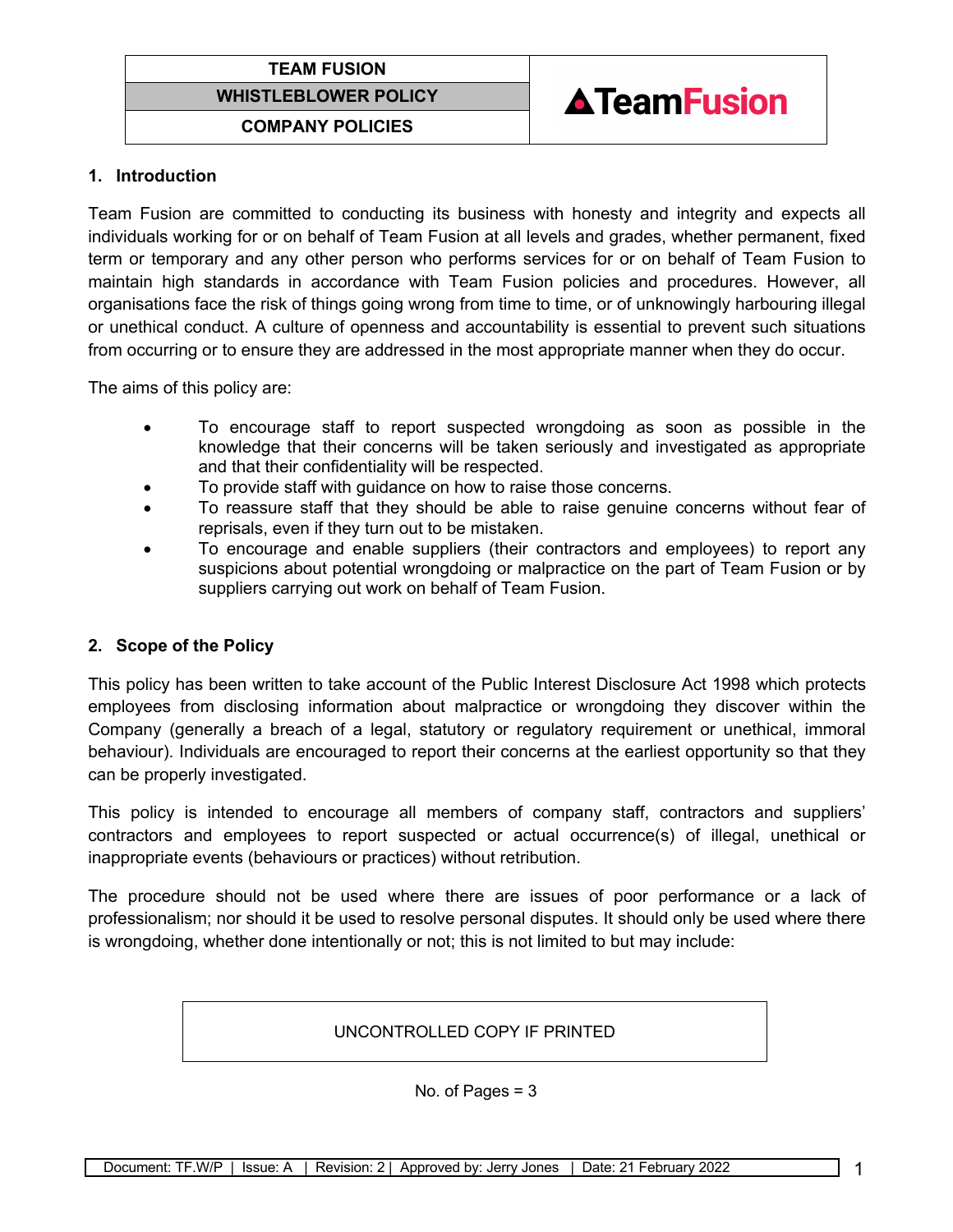# **TEAM FUSION**

# **WHISTLEBLOWER POLICY**



#### **COMPANY POLICIES**

- Breach of a legal requirement e.g., health and safety obligation and/or an individual
- General malpractice such as immoral, illegal or unethical conduct
- Gross Misconduct
- Breach of any of the Company's Policies including the Company Statement of **Expectations**

It is not intended to replace existing procedures such as follows:

- If an individual has a concern relating to their own treatment as an employee, it should be raised under the existing grievance of harassment procedures
- If a client has a concern about services provided to him/her, it should be raised as a complaint to the Company

#### **3. Who can raise a concern under this policy?**

This policy applies to everyone who carries out work for the company in the UK or working for subsidiary companies overseas, including:

- Directors
- All employees
- Contractors and sub-contractors
- **Consultants**
- Suppliers, suppliers' contractors and employees
- Work experience or other trainees

## **4 Raising a Concern**

If anyone has any genuine concerns related to any of the above, they should report it under this policy by observing the following procedure:

- 1. The Whistleblower should promptly report the suspected or actual event to his/her manager. This can be done by telephone, in person or in writing. Suppliers' contractors and employees may report any concerns they might have to the Chief Operating Officer for Team Fusion.
- 2. If the Whistleblower is uncomfortable or otherwise reluctant to report to his/her manager or designated point of contact, then they should report the event to the next highest or another level of management.
- 3. The Whistleblower can report the event with his /her identity or anonymously.
- 4. Whistleblowers will need to provide the following information:
	- a. The nature of their concern and why they believe it to be true
	- b. The background and history of the concern (giving relevant dates)
- 5. The Whistleblower shall receive no retaliation or retribution for a report that is provided in good faith and without malice to another or the organisation.
- 6. A Whistleblower who makes a report that is deliberately false will be subject to discipline, including termination, or other legal means necessary to protect the reputation of the organisation and members of its Board and staff.